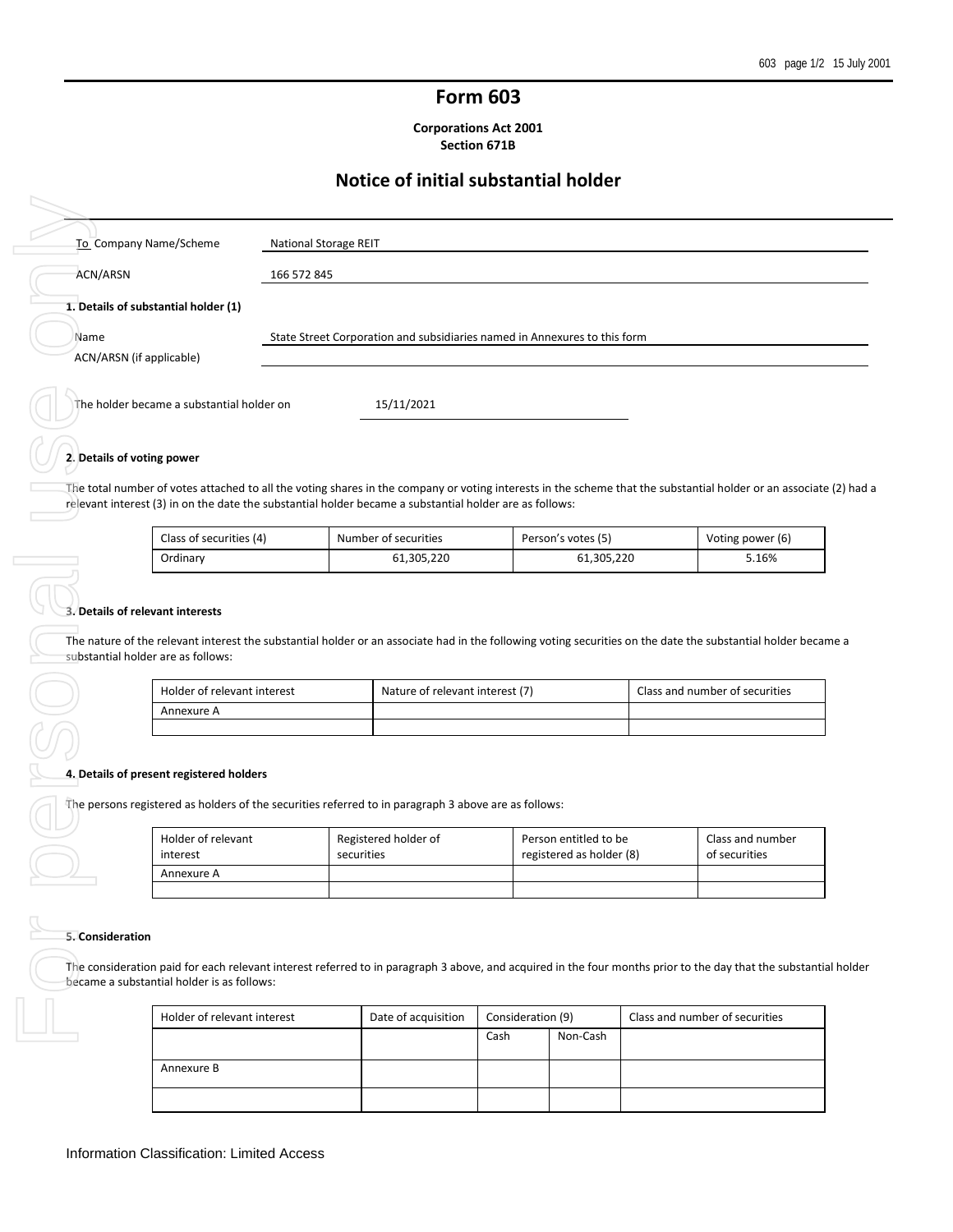## **6. Associates**

The reasons the persons named in paragraph 3 above are associates of the substantial holder are as follows:

| Name and ACN/ARSN (if applicable) | Nature of association |
|-----------------------------------|-----------------------|
| Annexure A                        |                       |

**7. Addresses**

The addresses of persons named in this form are as follows:

| Name       | Address |
|------------|---------|
| Annexure C |         |
|            |         |

| ٢e |            |                                                                                         |                                |
|----|------------|-----------------------------------------------------------------------------------------|--------------------------------|
|    | print name | <b>Elizabeth Schaefer</b>                                                               | Capacity: Authorised signatory |
|    | sign here  | Digitally signed<br>by Elizabeth<br>Schaefer<br>Date:<br>2021.11.16<br>07:56:23 -05'00' | date 17/11/2021                |

#### **DIRECTIONS**

**Examples the correspondent interest (egsa corporations and its related corporations, or the manager and<br>tustee of an equity tust), the names could be included in an annexure to the form. If the relevant interests of a gro** trustee of an equity trust), the names could be included in an annexure to the form. If the relevant interests of a group of persons are essentially similar, they may be referred to throughout the form as a specifically named group if the membership of each group, with the names and addresses of members is clearly set out in paragraph 7 of the form.

See the definition of "associate" in section 9 of the Corporations Act 2001.

See the definition of "relevant interest" in sections 608 and 671B(7) of the Corporations Act 2001.

The voting shares of a company constitute one class unless divided into separate classes.

The total number of votes attached to all the voting shares in the company or voting interests in the scheme (if any) that the person or an associate has a relevant interest in.

The person's votes divided by the total votes in the body corporate or scheme multiplied by 100.

Include details of:

- (a) any relevant agreement or other circumstances by which the relevant interest was acquired. If subsection 671B(4) applies, a copy of any document setting out the terms of any relevant agreement, and a statement by the person giving full and accurate details of any contract, scheme or arrangement, must accompany this form, together with a written statement certifying this contract, scheme or arrangement; and
- (b) any qualification of the power of a person to exercise, control the exercise of, or influence the exercise of, the voting powers or disposal of the securities to which the relevant interest relates (indicating clearly the particular securities to which the qualification applies).

See the definition of "relevant agreement" in section 9 of the Corporations Act 2001.

If the substantial holder is unable to determine the identity of the person (eg if the relevant interest arises because of an option) write "unknown".

(9) Details of the consideration must include any and all benefits, money and other, that any person from whom a relevant interest was acquired has, or may, become entitled to receive in relation to that acquisition. Details must be included even if the benefit is conditional on the happening or not of a contingency. Details must be included of any benefit paid on behalf of the substantial holder or its associate in relation to the acquisitions, even if they are not paid directly to the person from whom the relevant interest was acquired.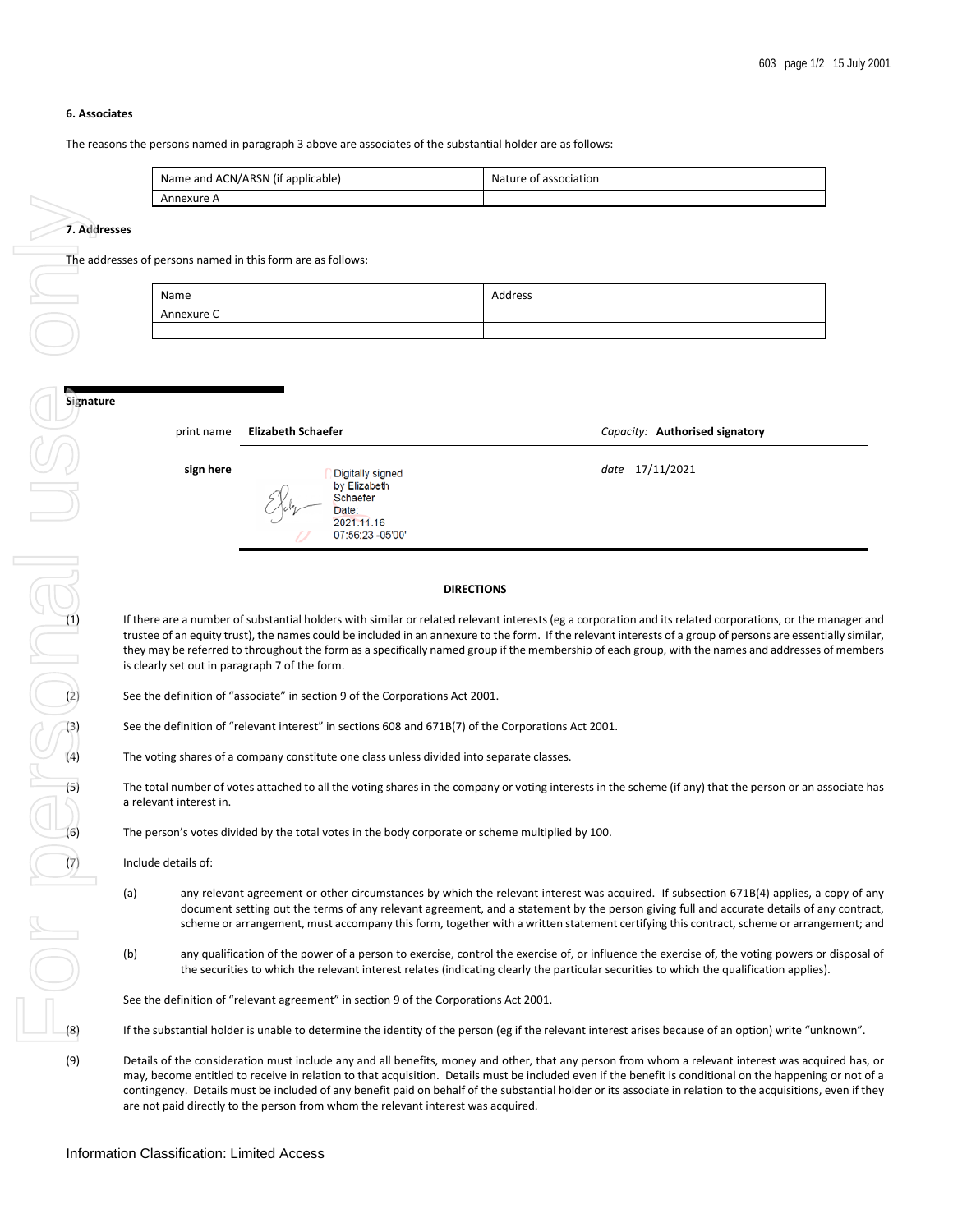# **This is Annexure A referred to in Form 603 Notice of initial substantial holder \_\_\_\_\_\_\_\_\_\_\_\_\_\_\_\_\_\_\_\_\_\_\_\_\_\_\_\_\_\_\_\_\_\_\_\_\_\_ 17 November 2021**

**Elizabeth Schaefer Authorised Signatory**

**3. Details of relevant interests 4. Details of present registered holders 6. Associates**

| (Section 3, 4 and 6)<br>STATE STREET GLOBAL ADVISORS TRUST COMPANY<br>STATE STREET GLOBAL ADVISORS TRUST COMPANY<br>STATE STREET GLOBAL ADVISORS TRUST COMPANY | (Section 3)<br>Power to control the exercise of a right to vote attached to Bank of New York Mellon<br>securities and/or the power to dispose of securities as<br>investment manager or trustee<br>Power to control the exercise of a right to vote attached to Northern Trust Company<br>securities and/or the power to dispose of securities as | (Section 4) |                          |                               |                                                                 |
|----------------------------------------------------------------------------------------------------------------------------------------------------------------|---------------------------------------------------------------------------------------------------------------------------------------------------------------------------------------------------------------------------------------------------------------------------------------------------------------------------------------------------|-------------|--------------------------|-------------------------------|-----------------------------------------------------------------|
|                                                                                                                                                                |                                                                                                                                                                                                                                                                                                                                                   |             | (Section 4)<br><b>NA</b> | (Section 3 and 4)<br>Ordinary | (Section 6)<br>43,216 Subsidiary of State Street<br>Corporation |
|                                                                                                                                                                | investment manager or trustee                                                                                                                                                                                                                                                                                                                     |             | NA                       | Ordinary                      | 145,452 Subsidiary of State Street<br>Corporation               |
|                                                                                                                                                                | Power to control the exercise of a right to vote attached to State Street Bank and Trust Co<br>securities and/or the power to dispose of securities as<br>investment manager or trustee                                                                                                                                                           |             | NA                       | Ordinary                      | 11,024,554 Subsidiary of State Street<br>Corporation            |
| STATE STREET GLOBAL ADVISORS TRUST COMPANY                                                                                                                     | Power to control the exercise of a right to vote attached to JPMorgan AG<br>securities and/or the power to dispose of securities as<br>nvestment manager or trustee                                                                                                                                                                               |             | <b>NA</b>                | Ordinary                      | 295,133 Subsidiary of State Street<br>Corporation               |
| STATE STREET GLOBAL ADVISORS TRUST COMPANY                                                                                                                     | Power to control the exercise of a right to vote attached to The Bank of New York Mellon<br>securities and/or the power to dispose of securities as<br>investment manager or trustee                                                                                                                                                              |             | NA                       | Ordinary                      | 756,672 Subsidiary of State Street<br>Corporation               |
| SSGA FUNDS MANAGEMENT, INC.                                                                                                                                    | Power to control the exercise of a right to vote attached to State Street Bank and Trust Co<br>securities and/or the power to dispose of securities as<br>investment manager or trustee                                                                                                                                                           |             | <b>NA</b>                | Ordinary                      | 3,890,976 Subsidiary of State Street<br>crporation              |
| STATE STREET GLOBAL ADVISORS EUROPE LIMITED                                                                                                                    | Power to control the exercise of a right to vote attached to Bank of New York Mellon<br>securities and/or the power to dispose of securities as<br>investment manager or trustee                                                                                                                                                                  |             | NA                       | Ordinary                      | 192,680 Subsidiary of State Street<br>Corporation               |
| STATE STREET GLOBAL ADVISORS EUROPE LIMITED                                                                                                                    | Power to control the exercise of a right to vote attached to State Street Bank and Trust Co<br>securities and/or the power to dispose of securities as<br>nvestment manager or trustee                                                                                                                                                            |             | <b>NA</b>                | Ordinary                      | 444,074 Subsidiary of State Street<br>Corporation               |
| STATE STREET GLOBAL ADVISORS EUROPE LIMITED                                                                                                                    | Power to control the exercise of a right to vote attached to Amalgamated Bank Of New York<br>securities and/or the power to dispose of securities as<br>investment manager or trustee                                                                                                                                                             |             | NA                       | Ordinary                      | 192,040 Subsidiary of State Street<br>Corporation               |
| STATE STREET GLOBAL ADVISORS (JAPAN) CO., LTD.                                                                                                                 | Power to control the exercise of a right to vote attached to Brown Brothers Harriman and Co<br>securities and/or the power to dispose of securities as<br>investment manager or trustee                                                                                                                                                           |             | <b>NA</b>                | Ordinary                      | 204,079 Subsidiary of State Street<br>Corporation               |
| STATE STREET GLOBAL ADVISORS LIMITED                                                                                                                           | Power to control the exercise of a right to vote attached to Northern Trust Company<br>securities and/or the power to dispose of securities as<br>investment manager or trustee                                                                                                                                                                   |             | NA                       | Ordinary                      | 19,671 Subsidiary of State Street<br>Corporation                |
| STATE STREET GLOBAL ADVISORS LIMITED                                                                                                                           | Power to control the exercise of a right to vote attached to State Street Bank and Trust Co<br>securities and/or the power to dispose of securities as<br>nvestment manager or trustee                                                                                                                                                            |             | NA                       | Ordinary                      | 935,374 Subsidiary of State Street<br>Corporation               |
| STATE STREET GLOBAL ADVISORS LIMITED                                                                                                                           | Power to control the exercise of a right to vote attached to JPMorgan AG<br>securities and/or the power to dispose of securities as<br>nvestment manager or trustee                                                                                                                                                                               |             | NA                       | Ordinary                      | 843,690 Subsidiary of State Street<br>Corporation               |
| STATE STREET GLOBAL ADVISORS LIMITED                                                                                                                           | Power to control the exercise of a right to vote attached to The Bank of New York Mellon<br>securities and/or the power to dispose of securities as<br>nvestment manager or trustee                                                                                                                                                               |             | <b>NA</b>                | Ordinary                      | 466,833 Subsidiary of State Street<br>crporation                |
| STATE STREET GLOBAL ADVISORS LIMITED                                                                                                                           | Power to control the exercise of a right to vote attached to UBS AG<br>securities and/or the power to dispose of securities as<br>investment manager or trustee                                                                                                                                                                                   |             | NA                       | Ordinary                      | 54,109 Subsidiary of State Street<br>Corporation                |
| STATE STREET GLOBAL ADVISORS, AUSTRALIA, LIMITED                                                                                                               | Power to control the exercise of a right to vote attached to Northern Trust Company<br>securities and/or the power to dispose of securities as<br>investment manager or trustee                                                                                                                                                                   |             | NA                       | Ordinary                      | 12,325,580 Subsidiary of State Street<br>Corporation            |
| STATE STREET GLOBAL ADVISORS, AUSTRALIA, LIMITED                                                                                                               | Power to control the exercise of a right to vote attached to State Street Bank and Trust Co<br>securities and/or the power to dispose of securities as<br>investment manager or trustee                                                                                                                                                           |             | NA                       | Ordinary                      | 24,564,528 Subsidiary of State Street<br>Corporation            |
| STATE STREET GLOBAL ADVISORS, AUSTRALIA, LIMITED                                                                                                               | Power to control the exercise of a right to vote attached to JPMorgan AG<br>securities and/or the power to dispose of securities as<br>investment manager or trustee                                                                                                                                                                              |             | <b>NA</b>                | Ordinary                      | 3,993,603 Subsidiary of State Street<br>Corporation             |
| TATE STREET GLOBAL ADVISORS, AUSTRALIA, LIMITED                                                                                                                | Power to control the exercise of a right to vote attached to BNP Paribas<br>securities and/or the power to dispose of securities as<br>investment manager or trustee                                                                                                                                                                              |             | NA                       | Ordinary                      | 83,733 Subsidiary of State Street<br>Corporation                |
| STATE STREET GLOBAL ADVISORS, AUSTRALIA, LIMITED                                                                                                               | Power to control the exercise of a right to vote attached to Citibank NA<br>securities and/or the power to dispose of securities as<br>investment manager or trustee                                                                                                                                                                              |             | NA                       | Ordinary                      | 749,827 Subsidiary of State Street<br>Corporation               |
| STATE STREET GLOBAL ADVISORS, AUSTRALIA, LIMITED                                                                                                               | Power to control the exercise of a right to vote attached to National Australian Bank LTD<br>securities and/or the power to dispose of securities as<br>nvestment manager or trustee                                                                                                                                                              |             | NA                       | Ordinary                      | 79,396 Subsidiary of State Street<br>Corporation                |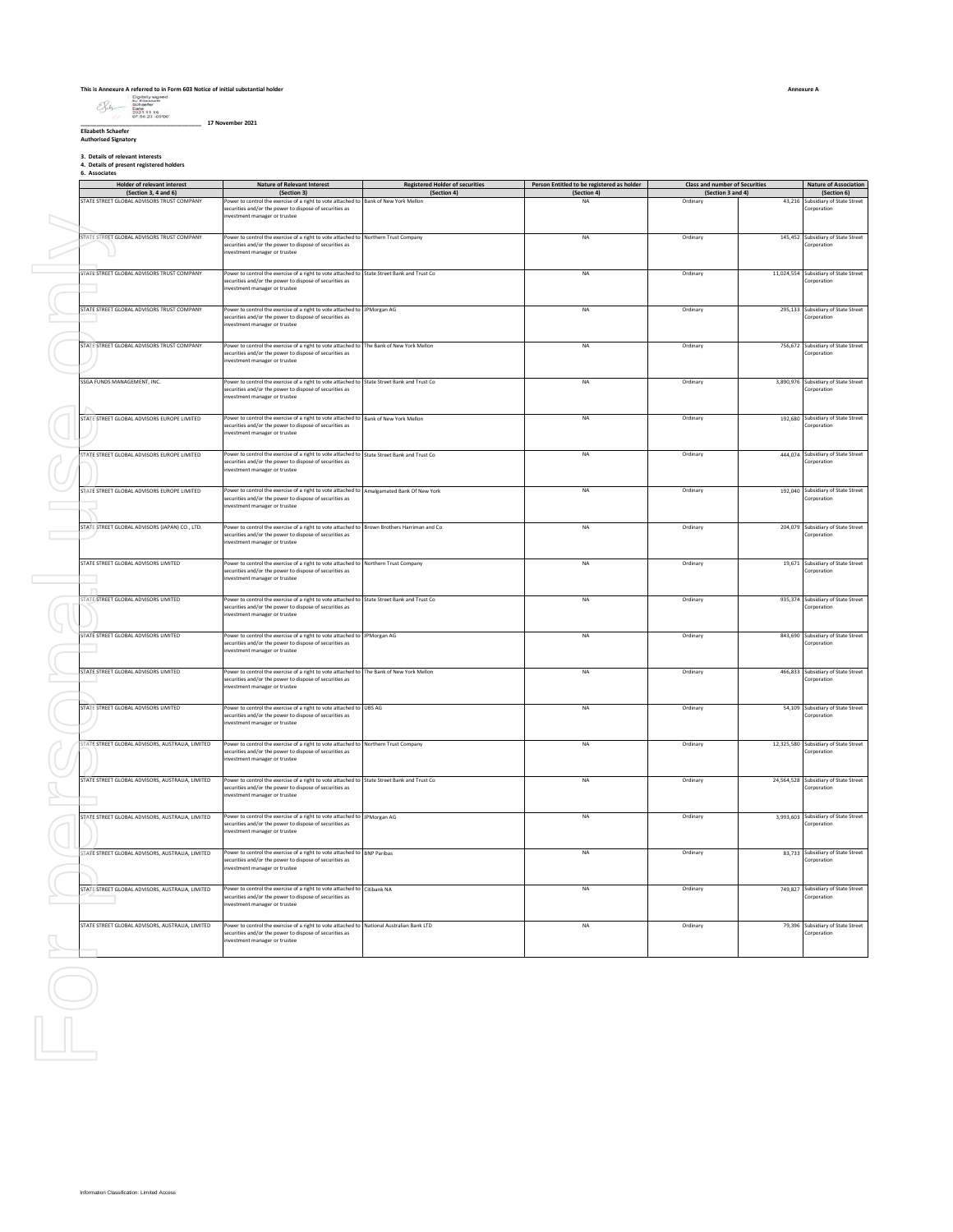

**\_\_\_\_\_\_\_\_\_\_\_\_\_\_\_\_\_\_\_\_\_\_\_\_\_\_\_\_\_\_\_\_\_\_\_\_\_\_ 17 November 2021**

**Elizabeth Schaefer Authorised Signatory**

**5. Consideration**

|                                                                              | Date of Acquisition                                                                                                                                                                                                                                                                                                                                                                                                                                                                                                                                                                                                                                                                                                                                                                                                                                                                                                                                                                                                                                                                                      | <b>Nature of transaction</b>       | <b>Consideration</b>                                                                                                                                                                                                                                                                                                                                                                                                                                                                                                                                                                                                                                                                                                                                                                                                                                                                                                                                                                                                                                                                                                                                                                                                                                                                                                                   | <b>Class and number of Securities affected</b>                                                                                                                                                                                            |                                                                                                                                                                                                                                                                                                                                                          |
|------------------------------------------------------------------------------|----------------------------------------------------------------------------------------------------------------------------------------------------------------------------------------------------------------------------------------------------------------------------------------------------------------------------------------------------------------------------------------------------------------------------------------------------------------------------------------------------------------------------------------------------------------------------------------------------------------------------------------------------------------------------------------------------------------------------------------------------------------------------------------------------------------------------------------------------------------------------------------------------------------------------------------------------------------------------------------------------------------------------------------------------------------------------------------------------------|------------------------------------|----------------------------------------------------------------------------------------------------------------------------------------------------------------------------------------------------------------------------------------------------------------------------------------------------------------------------------------------------------------------------------------------------------------------------------------------------------------------------------------------------------------------------------------------------------------------------------------------------------------------------------------------------------------------------------------------------------------------------------------------------------------------------------------------------------------------------------------------------------------------------------------------------------------------------------------------------------------------------------------------------------------------------------------------------------------------------------------------------------------------------------------------------------------------------------------------------------------------------------------------------------------------------------------------------------------------------------------|-------------------------------------------------------------------------------------------------------------------------------------------------------------------------------------------------------------------------------------------|----------------------------------------------------------------------------------------------------------------------------------------------------------------------------------------------------------------------------------------------------------------------------------------------------------------------------------------------------------|
| STATE STREET GLOBAL ADVISORS, INC.                                           | 19-Jul-2021 Purchase                                                                                                                                                                                                                                                                                                                                                                                                                                                                                                                                                                                                                                                                                                                                                                                                                                                                                                                                                                                                                                                                                     |                                    | 2.11                                                                                                                                                                                                                                                                                                                                                                                                                                                                                                                                                                                                                                                                                                                                                                                                                                                                                                                                                                                                                                                                                                                                                                                                                                                                                                                                   | Ordinary                                                                                                                                                                                                                                  |                                                                                                                                                                                                                                                                                                                                                          |
| STATE STREET GLOBAL ADVISORS, INC                                            |                                                                                                                                                                                                                                                                                                                                                                                                                                                                                                                                                                                                                                                                                                                                                                                                                                                                                                                                                                                                                                                                                                          | 12-Aug-2021 In Specie Contribution | n/a                                                                                                                                                                                                                                                                                                                                                                                                                                                                                                                                                                                                                                                                                                                                                                                                                                                                                                                                                                                                                                                                                                                                                                                                                                                                                                                                    | Ordinary                                                                                                                                                                                                                                  |                                                                                                                                                                                                                                                                                                                                                          |
| STATE STREET GLOBAL ADVISORS, INC.                                           | 27-Aug-2021 Purchase                                                                                                                                                                                                                                                                                                                                                                                                                                                                                                                                                                                                                                                                                                                                                                                                                                                                                                                                                                                                                                                                                     |                                    | 2.19                                                                                                                                                                                                                                                                                                                                                                                                                                                                                                                                                                                                                                                                                                                                                                                                                                                                                                                                                                                                                                                                                                                                                                                                                                                                                                                                   | Ordinary                                                                                                                                                                                                                                  |                                                                                                                                                                                                                                                                                                                                                          |
| STATE STREET GLOBAL ADVISORS, INC.                                           | 27-Aug-2021 Purchase                                                                                                                                                                                                                                                                                                                                                                                                                                                                                                                                                                                                                                                                                                                                                                                                                                                                                                                                                                                                                                                                                     |                                    | 2.19                                                                                                                                                                                                                                                                                                                                                                                                                                                                                                                                                                                                                                                                                                                                                                                                                                                                                                                                                                                                                                                                                                                                                                                                                                                                                                                                   | Ordinary                                                                                                                                                                                                                                  |                                                                                                                                                                                                                                                                                                                                                          |
|                                                                              |                                                                                                                                                                                                                                                                                                                                                                                                                                                                                                                                                                                                                                                                                                                                                                                                                                                                                                                                                                                                                                                                                                          |                                    |                                                                                                                                                                                                                                                                                                                                                                                                                                                                                                                                                                                                                                                                                                                                                                                                                                                                                                                                                                                                                                                                                                                                                                                                                                                                                                                                        |                                                                                                                                                                                                                                           |                                                                                                                                                                                                                                                                                                                                                          |
| STATE STREET GLOBAL ADVISORS, INC.                                           | 27-Aug-2021 Purchase                                                                                                                                                                                                                                                                                                                                                                                                                                                                                                                                                                                                                                                                                                                                                                                                                                                                                                                                                                                                                                                                                     |                                    | 2.19                                                                                                                                                                                                                                                                                                                                                                                                                                                                                                                                                                                                                                                                                                                                                                                                                                                                                                                                                                                                                                                                                                                                                                                                                                                                                                                                   | Ordinary                                                                                                                                                                                                                                  |                                                                                                                                                                                                                                                                                                                                                          |
| STATE STREET GLOBAL ADVISORS, INC                                            | 27-Aug-2021 Purchase                                                                                                                                                                                                                                                                                                                                                                                                                                                                                                                                                                                                                                                                                                                                                                                                                                                                                                                                                                                                                                                                                     |                                    | 2.19                                                                                                                                                                                                                                                                                                                                                                                                                                                                                                                                                                                                                                                                                                                                                                                                                                                                                                                                                                                                                                                                                                                                                                                                                                                                                                                                   | Ordinary                                                                                                                                                                                                                                  |                                                                                                                                                                                                                                                                                                                                                          |
| STATE STREET GLOBAL ADVISORS. INC.                                           | 27-Aug-2021 Purchase                                                                                                                                                                                                                                                                                                                                                                                                                                                                                                                                                                                                                                                                                                                                                                                                                                                                                                                                                                                                                                                                                     |                                    | 2.19                                                                                                                                                                                                                                                                                                                                                                                                                                                                                                                                                                                                                                                                                                                                                                                                                                                                                                                                                                                                                                                                                                                                                                                                                                                                                                                                   | Ordinary                                                                                                                                                                                                                                  |                                                                                                                                                                                                                                                                                                                                                          |
| STATE STREET GLOBAL ADVISORS, INC.                                           |                                                                                                                                                                                                                                                                                                                                                                                                                                                                                                                                                                                                                                                                                                                                                                                                                                                                                                                                                                                                                                                                                                          |                                    | 2.20                                                                                                                                                                                                                                                                                                                                                                                                                                                                                                                                                                                                                                                                                                                                                                                                                                                                                                                                                                                                                                                                                                                                                                                                                                                                                                                                   | Ordinary                                                                                                                                                                                                                                  |                                                                                                                                                                                                                                                                                                                                                          |
| STATE STREET GLOBAL ADVISORS, INC.                                           |                                                                                                                                                                                                                                                                                                                                                                                                                                                                                                                                                                                                                                                                                                                                                                                                                                                                                                                                                                                                                                                                                                          |                                    | 2.19                                                                                                                                                                                                                                                                                                                                                                                                                                                                                                                                                                                                                                                                                                                                                                                                                                                                                                                                                                                                                                                                                                                                                                                                                                                                                                                                   | Ordinary                                                                                                                                                                                                                                  |                                                                                                                                                                                                                                                                                                                                                          |
| STATE STREET GLOBAL ADVISORS, INC.                                           |                                                                                                                                                                                                                                                                                                                                                                                                                                                                                                                                                                                                                                                                                                                                                                                                                                                                                                                                                                                                                                                                                                          |                                    | 2.19                                                                                                                                                                                                                                                                                                                                                                                                                                                                                                                                                                                                                                                                                                                                                                                                                                                                                                                                                                                                                                                                                                                                                                                                                                                                                                                                   | Ordinary                                                                                                                                                                                                                                  |                                                                                                                                                                                                                                                                                                                                                          |
|                                                                              |                                                                                                                                                                                                                                                                                                                                                                                                                                                                                                                                                                                                                                                                                                                                                                                                                                                                                                                                                                                                                                                                                                          |                                    |                                                                                                                                                                                                                                                                                                                                                                                                                                                                                                                                                                                                                                                                                                                                                                                                                                                                                                                                                                                                                                                                                                                                                                                                                                                                                                                                        |                                                                                                                                                                                                                                           |                                                                                                                                                                                                                                                                                                                                                          |
|                                                                              |                                                                                                                                                                                                                                                                                                                                                                                                                                                                                                                                                                                                                                                                                                                                                                                                                                                                                                                                                                                                                                                                                                          |                                    |                                                                                                                                                                                                                                                                                                                                                                                                                                                                                                                                                                                                                                                                                                                                                                                                                                                                                                                                                                                                                                                                                                                                                                                                                                                                                                                                        |                                                                                                                                                                                                                                           |                                                                                                                                                                                                                                                                                                                                                          |
|                                                                              |                                                                                                                                                                                                                                                                                                                                                                                                                                                                                                                                                                                                                                                                                                                                                                                                                                                                                                                                                                                                                                                                                                          |                                    |                                                                                                                                                                                                                                                                                                                                                                                                                                                                                                                                                                                                                                                                                                                                                                                                                                                                                                                                                                                                                                                                                                                                                                                                                                                                                                                                        |                                                                                                                                                                                                                                           |                                                                                                                                                                                                                                                                                                                                                          |
|                                                                              |                                                                                                                                                                                                                                                                                                                                                                                                                                                                                                                                                                                                                                                                                                                                                                                                                                                                                                                                                                                                                                                                                                          |                                    |                                                                                                                                                                                                                                                                                                                                                                                                                                                                                                                                                                                                                                                                                                                                                                                                                                                                                                                                                                                                                                                                                                                                                                                                                                                                                                                                        |                                                                                                                                                                                                                                           |                                                                                                                                                                                                                                                                                                                                                          |
|                                                                              |                                                                                                                                                                                                                                                                                                                                                                                                                                                                                                                                                                                                                                                                                                                                                                                                                                                                                                                                                                                                                                                                                                          |                                    |                                                                                                                                                                                                                                                                                                                                                                                                                                                                                                                                                                                                                                                                                                                                                                                                                                                                                                                                                                                                                                                                                                                                                                                                                                                                                                                                        |                                                                                                                                                                                                                                           |                                                                                                                                                                                                                                                                                                                                                          |
| STATE STREET GLOBAL ADVISORS, INC.                                           |                                                                                                                                                                                                                                                                                                                                                                                                                                                                                                                                                                                                                                                                                                                                                                                                                                                                                                                                                                                                                                                                                                          |                                    |                                                                                                                                                                                                                                                                                                                                                                                                                                                                                                                                                                                                                                                                                                                                                                                                                                                                                                                                                                                                                                                                                                                                                                                                                                                                                                                                        |                                                                                                                                                                                                                                           |                                                                                                                                                                                                                                                                                                                                                          |
| STATE STREET GLOBAL ADVISORS, INC.                                           |                                                                                                                                                                                                                                                                                                                                                                                                                                                                                                                                                                                                                                                                                                                                                                                                                                                                                                                                                                                                                                                                                                          |                                    | 2.19                                                                                                                                                                                                                                                                                                                                                                                                                                                                                                                                                                                                                                                                                                                                                                                                                                                                                                                                                                                                                                                                                                                                                                                                                                                                                                                                   | Ordinary                                                                                                                                                                                                                                  |                                                                                                                                                                                                                                                                                                                                                          |
| STATE STREET GLOBAL ADVISORS, INC                                            |                                                                                                                                                                                                                                                                                                                                                                                                                                                                                                                                                                                                                                                                                                                                                                                                                                                                                                                                                                                                                                                                                                          |                                    | 2.19                                                                                                                                                                                                                                                                                                                                                                                                                                                                                                                                                                                                                                                                                                                                                                                                                                                                                                                                                                                                                                                                                                                                                                                                                                                                                                                                   | Ordinary                                                                                                                                                                                                                                  |                                                                                                                                                                                                                                                                                                                                                          |
| STATE STREET GLOBAL ADVISORS, INC.                                           |                                                                                                                                                                                                                                                                                                                                                                                                                                                                                                                                                                                                                                                                                                                                                                                                                                                                                                                                                                                                                                                                                                          |                                    | 2.19                                                                                                                                                                                                                                                                                                                                                                                                                                                                                                                                                                                                                                                                                                                                                                                                                                                                                                                                                                                                                                                                                                                                                                                                                                                                                                                                   | Ordinary                                                                                                                                                                                                                                  |                                                                                                                                                                                                                                                                                                                                                          |
|                                                                              |                                                                                                                                                                                                                                                                                                                                                                                                                                                                                                                                                                                                                                                                                                                                                                                                                                                                                                                                                                                                                                                                                                          |                                    |                                                                                                                                                                                                                                                                                                                                                                                                                                                                                                                                                                                                                                                                                                                                                                                                                                                                                                                                                                                                                                                                                                                                                                                                                                                                                                                                        |                                                                                                                                                                                                                                           |                                                                                                                                                                                                                                                                                                                                                          |
|                                                                              |                                                                                                                                                                                                                                                                                                                                                                                                                                                                                                                                                                                                                                                                                                                                                                                                                                                                                                                                                                                                                                                                                                          |                                    |                                                                                                                                                                                                                                                                                                                                                                                                                                                                                                                                                                                                                                                                                                                                                                                                                                                                                                                                                                                                                                                                                                                                                                                                                                                                                                                                        |                                                                                                                                                                                                                                           |                                                                                                                                                                                                                                                                                                                                                          |
|                                                                              |                                                                                                                                                                                                                                                                                                                                                                                                                                                                                                                                                                                                                                                                                                                                                                                                                                                                                                                                                                                                                                                                                                          |                                    |                                                                                                                                                                                                                                                                                                                                                                                                                                                                                                                                                                                                                                                                                                                                                                                                                                                                                                                                                                                                                                                                                                                                                                                                                                                                                                                                        |                                                                                                                                                                                                                                           |                                                                                                                                                                                                                                                                                                                                                          |
|                                                                              |                                                                                                                                                                                                                                                                                                                                                                                                                                                                                                                                                                                                                                                                                                                                                                                                                                                                                                                                                                                                                                                                                                          |                                    |                                                                                                                                                                                                                                                                                                                                                                                                                                                                                                                                                                                                                                                                                                                                                                                                                                                                                                                                                                                                                                                                                                                                                                                                                                                                                                                                        |                                                                                                                                                                                                                                           |                                                                                                                                                                                                                                                                                                                                                          |
|                                                                              |                                                                                                                                                                                                                                                                                                                                                                                                                                                                                                                                                                                                                                                                                                                                                                                                                                                                                                                                                                                                                                                                                                          |                                    |                                                                                                                                                                                                                                                                                                                                                                                                                                                                                                                                                                                                                                                                                                                                                                                                                                                                                                                                                                                                                                                                                                                                                                                                                                                                                                                                        |                                                                                                                                                                                                                                           |                                                                                                                                                                                                                                                                                                                                                          |
| STATE STREET GLOBAL ADVISORS, INC                                            |                                                                                                                                                                                                                                                                                                                                                                                                                                                                                                                                                                                                                                                                                                                                                                                                                                                                                                                                                                                                                                                                                                          |                                    | 2.19                                                                                                                                                                                                                                                                                                                                                                                                                                                                                                                                                                                                                                                                                                                                                                                                                                                                                                                                                                                                                                                                                                                                                                                                                                                                                                                                   | Ordinary                                                                                                                                                                                                                                  |                                                                                                                                                                                                                                                                                                                                                          |
| STATE STREET GLOBAL ADVISORS, INC.                                           |                                                                                                                                                                                                                                                                                                                                                                                                                                                                                                                                                                                                                                                                                                                                                                                                                                                                                                                                                                                                                                                                                                          |                                    | 2.19                                                                                                                                                                                                                                                                                                                                                                                                                                                                                                                                                                                                                                                                                                                                                                                                                                                                                                                                                                                                                                                                                                                                                                                                                                                                                                                                   | Ordinary                                                                                                                                                                                                                                  |                                                                                                                                                                                                                                                                                                                                                          |
| STATE STREET GLOBAL ADVISORS, INC.                                           |                                                                                                                                                                                                                                                                                                                                                                                                                                                                                                                                                                                                                                                                                                                                                                                                                                                                                                                                                                                                                                                                                                          |                                    | 2.19                                                                                                                                                                                                                                                                                                                                                                                                                                                                                                                                                                                                                                                                                                                                                                                                                                                                                                                                                                                                                                                                                                                                                                                                                                                                                                                                   | Ordinary                                                                                                                                                                                                                                  |                                                                                                                                                                                                                                                                                                                                                          |
| STATE STREET GLOBAL ADVISORS, INC.                                           |                                                                                                                                                                                                                                                                                                                                                                                                                                                                                                                                                                                                                                                                                                                                                                                                                                                                                                                                                                                                                                                                                                          |                                    | 2.19                                                                                                                                                                                                                                                                                                                                                                                                                                                                                                                                                                                                                                                                                                                                                                                                                                                                                                                                                                                                                                                                                                                                                                                                                                                                                                                                   | Ordinary                                                                                                                                                                                                                                  |                                                                                                                                                                                                                                                                                                                                                          |
|                                                                              |                                                                                                                                                                                                                                                                                                                                                                                                                                                                                                                                                                                                                                                                                                                                                                                                                                                                                                                                                                                                                                                                                                          |                                    |                                                                                                                                                                                                                                                                                                                                                                                                                                                                                                                                                                                                                                                                                                                                                                                                                                                                                                                                                                                                                                                                                                                                                                                                                                                                                                                                        |                                                                                                                                                                                                                                           |                                                                                                                                                                                                                                                                                                                                                          |
|                                                                              |                                                                                                                                                                                                                                                                                                                                                                                                                                                                                                                                                                                                                                                                                                                                                                                                                                                                                                                                                                                                                                                                                                          |                                    |                                                                                                                                                                                                                                                                                                                                                                                                                                                                                                                                                                                                                                                                                                                                                                                                                                                                                                                                                                                                                                                                                                                                                                                                                                                                                                                                        |                                                                                                                                                                                                                                           |                                                                                                                                                                                                                                                                                                                                                          |
|                                                                              |                                                                                                                                                                                                                                                                                                                                                                                                                                                                                                                                                                                                                                                                                                                                                                                                                                                                                                                                                                                                                                                                                                          |                                    |                                                                                                                                                                                                                                                                                                                                                                                                                                                                                                                                                                                                                                                                                                                                                                                                                                                                                                                                                                                                                                                                                                                                                                                                                                                                                                                                        |                                                                                                                                                                                                                                           |                                                                                                                                                                                                                                                                                                                                                          |
|                                                                              |                                                                                                                                                                                                                                                                                                                                                                                                                                                                                                                                                                                                                                                                                                                                                                                                                                                                                                                                                                                                                                                                                                          |                                    |                                                                                                                                                                                                                                                                                                                                                                                                                                                                                                                                                                                                                                                                                                                                                                                                                                                                                                                                                                                                                                                                                                                                                                                                                                                                                                                                        |                                                                                                                                                                                                                                           |                                                                                                                                                                                                                                                                                                                                                          |
|                                                                              |                                                                                                                                                                                                                                                                                                                                                                                                                                                                                                                                                                                                                                                                                                                                                                                                                                                                                                                                                                                                                                                                                                          |                                    |                                                                                                                                                                                                                                                                                                                                                                                                                                                                                                                                                                                                                                                                                                                                                                                                                                                                                                                                                                                                                                                                                                                                                                                                                                                                                                                                        |                                                                                                                                                                                                                                           |                                                                                                                                                                                                                                                                                                                                                          |
| STATE STREET GLOBAL ADVISORS, INC.                                           |                                                                                                                                                                                                                                                                                                                                                                                                                                                                                                                                                                                                                                                                                                                                                                                                                                                                                                                                                                                                                                                                                                          |                                    | 2.19                                                                                                                                                                                                                                                                                                                                                                                                                                                                                                                                                                                                                                                                                                                                                                                                                                                                                                                                                                                                                                                                                                                                                                                                                                                                                                                                   | Ordinary                                                                                                                                                                                                                                  |                                                                                                                                                                                                                                                                                                                                                          |
| STATE STREET GLOBAL ADVISORS, INC                                            |                                                                                                                                                                                                                                                                                                                                                                                                                                                                                                                                                                                                                                                                                                                                                                                                                                                                                                                                                                                                                                                                                                          |                                    | 2.19                                                                                                                                                                                                                                                                                                                                                                                                                                                                                                                                                                                                                                                                                                                                                                                                                                                                                                                                                                                                                                                                                                                                                                                                                                                                                                                                   | Ordinary                                                                                                                                                                                                                                  |                                                                                                                                                                                                                                                                                                                                                          |
| STATE STREET GLOBAL ADVISORS, INC.                                           |                                                                                                                                                                                                                                                                                                                                                                                                                                                                                                                                                                                                                                                                                                                                                                                                                                                                                                                                                                                                                                                                                                          |                                    | 2.20                                                                                                                                                                                                                                                                                                                                                                                                                                                                                                                                                                                                                                                                                                                                                                                                                                                                                                                                                                                                                                                                                                                                                                                                                                                                                                                                   | Ordinary                                                                                                                                                                                                                                  |                                                                                                                                                                                                                                                                                                                                                          |
| STATE STREET GLOBAL ADVISORS, INC.                                           |                                                                                                                                                                                                                                                                                                                                                                                                                                                                                                                                                                                                                                                                                                                                                                                                                                                                                                                                                                                                                                                                                                          |                                    |                                                                                                                                                                                                                                                                                                                                                                                                                                                                                                                                                                                                                                                                                                                                                                                                                                                                                                                                                                                                                                                                                                                                                                                                                                                                                                                                        |                                                                                                                                                                                                                                           |                                                                                                                                                                                                                                                                                                                                                          |
|                                                                              |                                                                                                                                                                                                                                                                                                                                                                                                                                                                                                                                                                                                                                                                                                                                                                                                                                                                                                                                                                                                                                                                                                          |                                    |                                                                                                                                                                                                                                                                                                                                                                                                                                                                                                                                                                                                                                                                                                                                                                                                                                                                                                                                                                                                                                                                                                                                                                                                                                                                                                                                        |                                                                                                                                                                                                                                           |                                                                                                                                                                                                                                                                                                                                                          |
|                                                                              |                                                                                                                                                                                                                                                                                                                                                                                                                                                                                                                                                                                                                                                                                                                                                                                                                                                                                                                                                                                                                                                                                                          |                                    |                                                                                                                                                                                                                                                                                                                                                                                                                                                                                                                                                                                                                                                                                                                                                                                                                                                                                                                                                                                                                                                                                                                                                                                                                                                                                                                                        |                                                                                                                                                                                                                                           |                                                                                                                                                                                                                                                                                                                                                          |
|                                                                              |                                                                                                                                                                                                                                                                                                                                                                                                                                                                                                                                                                                                                                                                                                                                                                                                                                                                                                                                                                                                                                                                                                          |                                    |                                                                                                                                                                                                                                                                                                                                                                                                                                                                                                                                                                                                                                                                                                                                                                                                                                                                                                                                                                                                                                                                                                                                                                                                                                                                                                                                        |                                                                                                                                                                                                                                           |                                                                                                                                                                                                                                                                                                                                                          |
|                                                                              |                                                                                                                                                                                                                                                                                                                                                                                                                                                                                                                                                                                                                                                                                                                                                                                                                                                                                                                                                                                                                                                                                                          |                                    |                                                                                                                                                                                                                                                                                                                                                                                                                                                                                                                                                                                                                                                                                                                                                                                                                                                                                                                                                                                                                                                                                                                                                                                                                                                                                                                                        |                                                                                                                                                                                                                                           |                                                                                                                                                                                                                                                                                                                                                          |
|                                                                              |                                                                                                                                                                                                                                                                                                                                                                                                                                                                                                                                                                                                                                                                                                                                                                                                                                                                                                                                                                                                                                                                                                          |                                    |                                                                                                                                                                                                                                                                                                                                                                                                                                                                                                                                                                                                                                                                                                                                                                                                                                                                                                                                                                                                                                                                                                                                                                                                                                                                                                                                        |                                                                                                                                                                                                                                           |                                                                                                                                                                                                                                                                                                                                                          |
| STATE STREET GLOBAL ADVISORS, INC.                                           |                                                                                                                                                                                                                                                                                                                                                                                                                                                                                                                                                                                                                                                                                                                                                                                                                                                                                                                                                                                                                                                                                                          |                                    | 2.26                                                                                                                                                                                                                                                                                                                                                                                                                                                                                                                                                                                                                                                                                                                                                                                                                                                                                                                                                                                                                                                                                                                                                                                                                                                                                                                                   | Ordinary                                                                                                                                                                                                                                  |                                                                                                                                                                                                                                                                                                                                                          |
| STATE STREET GLOBAL ADVISORS, INC.                                           |                                                                                                                                                                                                                                                                                                                                                                                                                                                                                                                                                                                                                                                                                                                                                                                                                                                                                                                                                                                                                                                                                                          |                                    | 2.35                                                                                                                                                                                                                                                                                                                                                                                                                                                                                                                                                                                                                                                                                                                                                                                                                                                                                                                                                                                                                                                                                                                                                                                                                                                                                                                                   | Ordinary                                                                                                                                                                                                                                  |                                                                                                                                                                                                                                                                                                                                                          |
| STATE STREET GLOBAL ADVISORS, INC.                                           |                                                                                                                                                                                                                                                                                                                                                                                                                                                                                                                                                                                                                                                                                                                                                                                                                                                                                                                                                                                                                                                                                                          |                                    | 2.36                                                                                                                                                                                                                                                                                                                                                                                                                                                                                                                                                                                                                                                                                                                                                                                                                                                                                                                                                                                                                                                                                                                                                                                                                                                                                                                                   | Ordinary                                                                                                                                                                                                                                  |                                                                                                                                                                                                                                                                                                                                                          |
|                                                                              |                                                                                                                                                                                                                                                                                                                                                                                                                                                                                                                                                                                                                                                                                                                                                                                                                                                                                                                                                                                                                                                                                                          |                                    |                                                                                                                                                                                                                                                                                                                                                                                                                                                                                                                                                                                                                                                                                                                                                                                                                                                                                                                                                                                                                                                                                                                                                                                                                                                                                                                                        |                                                                                                                                                                                                                                           |                                                                                                                                                                                                                                                                                                                                                          |
|                                                                              |                                                                                                                                                                                                                                                                                                                                                                                                                                                                                                                                                                                                                                                                                                                                                                                                                                                                                                                                                                                                                                                                                                          |                                    |                                                                                                                                                                                                                                                                                                                                                                                                                                                                                                                                                                                                                                                                                                                                                                                                                                                                                                                                                                                                                                                                                                                                                                                                                                                                                                                                        |                                                                                                                                                                                                                                           |                                                                                                                                                                                                                                                                                                                                                          |
|                                                                              |                                                                                                                                                                                                                                                                                                                                                                                                                                                                                                                                                                                                                                                                                                                                                                                                                                                                                                                                                                                                                                                                                                          |                                    |                                                                                                                                                                                                                                                                                                                                                                                                                                                                                                                                                                                                                                                                                                                                                                                                                                                                                                                                                                                                                                                                                                                                                                                                                                                                                                                                        |                                                                                                                                                                                                                                           |                                                                                                                                                                                                                                                                                                                                                          |
|                                                                              |                                                                                                                                                                                                                                                                                                                                                                                                                                                                                                                                                                                                                                                                                                                                                                                                                                                                                                                                                                                                                                                                                                          |                                    |                                                                                                                                                                                                                                                                                                                                                                                                                                                                                                                                                                                                                                                                                                                                                                                                                                                                                                                                                                                                                                                                                                                                                                                                                                                                                                                                        |                                                                                                                                                                                                                                           |                                                                                                                                                                                                                                                                                                                                                          |
|                                                                              |                                                                                                                                                                                                                                                                                                                                                                                                                                                                                                                                                                                                                                                                                                                                                                                                                                                                                                                                                                                                                                                                                                          |                                    |                                                                                                                                                                                                                                                                                                                                                                                                                                                                                                                                                                                                                                                                                                                                                                                                                                                                                                                                                                                                                                                                                                                                                                                                                                                                                                                                        |                                                                                                                                                                                                                                           |                                                                                                                                                                                                                                                                                                                                                          |
|                                                                              |                                                                                                                                                                                                                                                                                                                                                                                                                                                                                                                                                                                                                                                                                                                                                                                                                                                                                                                                                                                                                                                                                                          |                                    |                                                                                                                                                                                                                                                                                                                                                                                                                                                                                                                                                                                                                                                                                                                                                                                                                                                                                                                                                                                                                                                                                                                                                                                                                                                                                                                                        | Ordinary                                                                                                                                                                                                                                  |                                                                                                                                                                                                                                                                                                                                                          |
| STATE STREET GLOBAL ADVISORS, INC.                                           |                                                                                                                                                                                                                                                                                                                                                                                                                                                                                                                                                                                                                                                                                                                                                                                                                                                                                                                                                                                                                                                                                                          |                                    | 2.41                                                                                                                                                                                                                                                                                                                                                                                                                                                                                                                                                                                                                                                                                                                                                                                                                                                                                                                                                                                                                                                                                                                                                                                                                                                                                                                                   | Ordinary                                                                                                                                                                                                                                  |                                                                                                                                                                                                                                                                                                                                                          |
| STATE STREET GLOBAL ADVISORS, INC.                                           |                                                                                                                                                                                                                                                                                                                                                                                                                                                                                                                                                                                                                                                                                                                                                                                                                                                                                                                                                                                                                                                                                                          |                                    | 2.46                                                                                                                                                                                                                                                                                                                                                                                                                                                                                                                                                                                                                                                                                                                                                                                                                                                                                                                                                                                                                                                                                                                                                                                                                                                                                                                                   | Ordinary                                                                                                                                                                                                                                  |                                                                                                                                                                                                                                                                                                                                                          |
| STATE STREET GLOBAL ADVISORS, INC.                                           |                                                                                                                                                                                                                                                                                                                                                                                                                                                                                                                                                                                                                                                                                                                                                                                                                                                                                                                                                                                                                                                                                                          |                                    | 2.44                                                                                                                                                                                                                                                                                                                                                                                                                                                                                                                                                                                                                                                                                                                                                                                                                                                                                                                                                                                                                                                                                                                                                                                                                                                                                                                                   | Ordinary                                                                                                                                                                                                                                  |                                                                                                                                                                                                                                                                                                                                                          |
|                                                                              |                                                                                                                                                                                                                                                                                                                                                                                                                                                                                                                                                                                                                                                                                                                                                                                                                                                                                                                                                                                                                                                                                                          |                                    |                                                                                                                                                                                                                                                                                                                                                                                                                                                                                                                                                                                                                                                                                                                                                                                                                                                                                                                                                                                                                                                                                                                                                                                                                                                                                                                                        |                                                                                                                                                                                                                                           |                                                                                                                                                                                                                                                                                                                                                          |
|                                                                              |                                                                                                                                                                                                                                                                                                                                                                                                                                                                                                                                                                                                                                                                                                                                                                                                                                                                                                                                                                                                                                                                                                          |                                    |                                                                                                                                                                                                                                                                                                                                                                                                                                                                                                                                                                                                                                                                                                                                                                                                                                                                                                                                                                                                                                                                                                                                                                                                                                                                                                                                        |                                                                                                                                                                                                                                           |                                                                                                                                                                                                                                                                                                                                                          |
|                                                                              |                                                                                                                                                                                                                                                                                                                                                                                                                                                                                                                                                                                                                                                                                                                                                                                                                                                                                                                                                                                                                                                                                                          |                                    |                                                                                                                                                                                                                                                                                                                                                                                                                                                                                                                                                                                                                                                                                                                                                                                                                                                                                                                                                                                                                                                                                                                                                                                                                                                                                                                                        |                                                                                                                                                                                                                                           |                                                                                                                                                                                                                                                                                                                                                          |
|                                                                              |                                                                                                                                                                                                                                                                                                                                                                                                                                                                                                                                                                                                                                                                                                                                                                                                                                                                                                                                                                                                                                                                                                          |                                    |                                                                                                                                                                                                                                                                                                                                                                                                                                                                                                                                                                                                                                                                                                                                                                                                                                                                                                                                                                                                                                                                                                                                                                                                                                                                                                                                        |                                                                                                                                                                                                                                           |                                                                                                                                                                                                                                                                                                                                                          |
|                                                                              |                                                                                                                                                                                                                                                                                                                                                                                                                                                                                                                                                                                                                                                                                                                                                                                                                                                                                                                                                                                                                                                                                                          |                                    |                                                                                                                                                                                                                                                                                                                                                                                                                                                                                                                                                                                                                                                                                                                                                                                                                                                                                                                                                                                                                                                                                                                                                                                                                                                                                                                                        |                                                                                                                                                                                                                                           |                                                                                                                                                                                                                                                                                                                                                          |
|                                                                              |                                                                                                                                                                                                                                                                                                                                                                                                                                                                                                                                                                                                                                                                                                                                                                                                                                                                                                                                                                                                                                                                                                          |                                    |                                                                                                                                                                                                                                                                                                                                                                                                                                                                                                                                                                                                                                                                                                                                                                                                                                                                                                                                                                                                                                                                                                                                                                                                                                                                                                                                        | Ordinary                                                                                                                                                                                                                                  |                                                                                                                                                                                                                                                                                                                                                          |
| STATE STREET GLOBAL ADVISORS LIMITED                                         |                                                                                                                                                                                                                                                                                                                                                                                                                                                                                                                                                                                                                                                                                                                                                                                                                                                                                                                                                                                                                                                                                                          |                                    | 2.19                                                                                                                                                                                                                                                                                                                                                                                                                                                                                                                                                                                                                                                                                                                                                                                                                                                                                                                                                                                                                                                                                                                                                                                                                                                                                                                                   | Ordinary                                                                                                                                                                                                                                  |                                                                                                                                                                                                                                                                                                                                                          |
| STATE STREET GLOBAL ADVISORS LIMITED                                         |                                                                                                                                                                                                                                                                                                                                                                                                                                                                                                                                                                                                                                                                                                                                                                                                                                                                                                                                                                                                                                                                                                          |                                    | 2.19                                                                                                                                                                                                                                                                                                                                                                                                                                                                                                                                                                                                                                                                                                                                                                                                                                                                                                                                                                                                                                                                                                                                                                                                                                                                                                                                   | Ordinary                                                                                                                                                                                                                                  |                                                                                                                                                                                                                                                                                                                                                          |
| STATE STREET GLOBAL ADVISORS LIMITED                                         |                                                                                                                                                                                                                                                                                                                                                                                                                                                                                                                                                                                                                                                                                                                                                                                                                                                                                                                                                                                                                                                                                                          |                                    | 2.19                                                                                                                                                                                                                                                                                                                                                                                                                                                                                                                                                                                                                                                                                                                                                                                                                                                                                                                                                                                                                                                                                                                                                                                                                                                                                                                                   |                                                                                                                                                                                                                                           |                                                                                                                                                                                                                                                                                                                                                          |
|                                                                              |                                                                                                                                                                                                                                                                                                                                                                                                                                                                                                                                                                                                                                                                                                                                                                                                                                                                                                                                                                                                                                                                                                          |                                    |                                                                                                                                                                                                                                                                                                                                                                                                                                                                                                                                                                                                                                                                                                                                                                                                                                                                                                                                                                                                                                                                                                                                                                                                                                                                                                                                        |                                                                                                                                                                                                                                           |                                                                                                                                                                                                                                                                                                                                                          |
|                                                                              |                                                                                                                                                                                                                                                                                                                                                                                                                                                                                                                                                                                                                                                                                                                                                                                                                                                                                                                                                                                                                                                                                                          |                                    |                                                                                                                                                                                                                                                                                                                                                                                                                                                                                                                                                                                                                                                                                                                                                                                                                                                                                                                                                                                                                                                                                                                                                                                                                                                                                                                                        |                                                                                                                                                                                                                                           |                                                                                                                                                                                                                                                                                                                                                          |
|                                                                              |                                                                                                                                                                                                                                                                                                                                                                                                                                                                                                                                                                                                                                                                                                                                                                                                                                                                                                                                                                                                                                                                                                          |                                    |                                                                                                                                                                                                                                                                                                                                                                                                                                                                                                                                                                                                                                                                                                                                                                                                                                                                                                                                                                                                                                                                                                                                                                                                                                                                                                                                        |                                                                                                                                                                                                                                           |                                                                                                                                                                                                                                                                                                                                                          |
| STATE STREET GLOBAL ADVISORS LIMITED                                         | 27-Aug-2021 Purchase                                                                                                                                                                                                                                                                                                                                                                                                                                                                                                                                                                                                                                                                                                                                                                                                                                                                                                                                                                                                                                                                                     |                                    | 2.19                                                                                                                                                                                                                                                                                                                                                                                                                                                                                                                                                                                                                                                                                                                                                                                                                                                                                                                                                                                                                                                                                                                                                                                                                                                                                                                                   | Ordinary                                                                                                                                                                                                                                  |                                                                                                                                                                                                                                                                                                                                                          |
| STATE STREET GLOBAL ADVISORS LIMITED                                         | 27-Aug-2021 Purchase                                                                                                                                                                                                                                                                                                                                                                                                                                                                                                                                                                                                                                                                                                                                                                                                                                                                                                                                                                                                                                                                                     |                                    | 2.19                                                                                                                                                                                                                                                                                                                                                                                                                                                                                                                                                                                                                                                                                                                                                                                                                                                                                                                                                                                                                                                                                                                                                                                                                                                                                                                                   | Ordinary                                                                                                                                                                                                                                  |                                                                                                                                                                                                                                                                                                                                                          |
|                                                                              |                                                                                                                                                                                                                                                                                                                                                                                                                                                                                                                                                                                                                                                                                                                                                                                                                                                                                                                                                                                                                                                                                                          | 27-Aug-2021 Purchase               | 2.19                                                                                                                                                                                                                                                                                                                                                                                                                                                                                                                                                                                                                                                                                                                                                                                                                                                                                                                                                                                                                                                                                                                                                                                                                                                                                                                                   | Ordinary                                                                                                                                                                                                                                  |                                                                                                                                                                                                                                                                                                                                                          |
| STATE STREET GLOBAL ADVISORS LIMITED                                         |                                                                                                                                                                                                                                                                                                                                                                                                                                                                                                                                                                                                                                                                                                                                                                                                                                                                                                                                                                                                                                                                                                          |                                    |                                                                                                                                                                                                                                                                                                                                                                                                                                                                                                                                                                                                                                                                                                                                                                                                                                                                                                                                                                                                                                                                                                                                                                                                                                                                                                                                        |                                                                                                                                                                                                                                           |                                                                                                                                                                                                                                                                                                                                                          |
| STATE STREET GLOBAL ADVISORS LIMITED                                         | 27-Aug-2021 Purchase                                                                                                                                                                                                                                                                                                                                                                                                                                                                                                                                                                                                                                                                                                                                                                                                                                                                                                                                                                                                                                                                                     |                                    | 2.19                                                                                                                                                                                                                                                                                                                                                                                                                                                                                                                                                                                                                                                                                                                                                                                                                                                                                                                                                                                                                                                                                                                                                                                                                                                                                                                                   | Ordinary                                                                                                                                                                                                                                  |                                                                                                                                                                                                                                                                                                                                                          |
| STATE STREET GLOBAL ADVISORS LIMITED                                         | 27-Aug-2021 Purchase                                                                                                                                                                                                                                                                                                                                                                                                                                                                                                                                                                                                                                                                                                                                                                                                                                                                                                                                                                                                                                                                                     |                                    | 2.19                                                                                                                                                                                                                                                                                                                                                                                                                                                                                                                                                                                                                                                                                                                                                                                                                                                                                                                                                                                                                                                                                                                                                                                                                                                                                                                                   | Ordinary                                                                                                                                                                                                                                  |                                                                                                                                                                                                                                                                                                                                                          |
|                                                                              |                                                                                                                                                                                                                                                                                                                                                                                                                                                                                                                                                                                                                                                                                                                                                                                                                                                                                                                                                                                                                                                                                                          |                                    |                                                                                                                                                                                                                                                                                                                                                                                                                                                                                                                                                                                                                                                                                                                                                                                                                                                                                                                                                                                                                                                                                                                                                                                                                                                                                                                                        |                                                                                                                                                                                                                                           |                                                                                                                                                                                                                                                                                                                                                          |
| STATE STREET GLOBAL ADVISORS LIMITED<br>STATE STREET GLOBAL ADVISORS LIMITED | 27-Aug-2021 Purchase<br>27-Aug-2021 Purchase                                                                                                                                                                                                                                                                                                                                                                                                                                                                                                                                                                                                                                                                                                                                                                                                                                                                                                                                                                                                                                                             |                                    | 2.19<br>2.19                                                                                                                                                                                                                                                                                                                                                                                                                                                                                                                                                                                                                                                                                                                                                                                                                                                                                                                                                                                                                                                                                                                                                                                                                                                                                                                           | Ordinary<br>Ordinary                                                                                                                                                                                                                      |                                                                                                                                                                                                                                                                                                                                                          |
|                                                                              | STATE STREET GLOBAL ADVISORS, INC.<br>STATE STREET GLOBAL ADVISORS, INC<br>STATE STREET GLOBAL ADVISORS, INC<br>STATE STREET GLOBAL ADVISORS, INC.<br>STATE STREET GLOBAL ADVISORS, INC.<br>STATE STREET GLOBAL ADVISORS, INC.<br>STATE STREET GLOBAL ADVISORS, INC.<br>STATE STREET GLOBAL ADVISORS, INC<br>STATE STREET GLOBAL ADVISORS, INC.<br>STATE STREET GLOBAL ADVISORS, INC.<br>STATE STREET GLOBAL ADVISORS, INC.<br>STATE STREET GLOBAL ADVISORS, INC.<br>STATE STREET GLOBAL ADVISORS, INC.<br>STATE STREET GLOBAL ADVISORS, INC.<br>STATE STREET GLOBAL ADVISORS, INC.<br>STATE STREET GLOBAL ADVISORS, INC.<br>STATE STREET GLOBAL ADVISORS, INC.<br>STATE STREET GLOBAL ADVISORS, INC<br>STATE STREET GLOBAL ADVISORS, INC.<br>STATE STREET GLOBAL ADVISORS, INC.<br>STATE STREET GLOBAL ADVISORS, INC.<br>STATE STREET GLOBAL ADVISORS, INC.<br>STATE STREET GLOBAL ADVISORS, INC.<br>STATE STREET GLOBAL ADVISORS, INC.<br>STATE STREET GLOBAL ADVISORS LIMITED<br>STATE STREET GLOBAL ADVISORS LIMITED<br>STATE STREET GLOBAL ADVISORS LIMITED<br>STATE STREET GLOBAL ADVISORS LIMITED |                                    | 27-Aug-2021 Purchase<br>27-Aug-2021 Purchase<br>27-Aug-2021 Purchase<br>27-Aug-2021 Purchase<br>27-Aug-2021 Purchase<br>27-Aug-2021 Purchase<br>27-Aug-2021 Purchase<br>27-Aug-2021 Purchase<br>27-Aug-2021 Purchase<br>27-Aug-2021 Purchase<br>27-Aug-2021 Purchase<br>27-Aug-2021 Purchase<br>27-Aug-2021 Purchase<br>27-Aug-2021 Purchase<br>27-Aug-2021 Purchase<br>27-Aug-2021 Purchase<br>27-Aug-2021 Purchase<br>27-Aug-2021 Purchase<br>27-Aug-2021 Purchase<br>27-Aug-2021 Purchase<br>27-Aug-2021 Purchase<br>27-Aug-2021 Purchase<br>27-Aug-2021 Purchase<br>27-Aug-2021 Purchase<br>27-Aug-2021 Purchase<br>27-Aug-2021 Purchase<br>27-Aug-2021 Purchase<br>27-Aug-2021 Purchase<br>27-Aug-2021 Purchase<br>27-Aug-2021 Purchase<br>31-Aug-2021 Purchase<br>26-Aug-2021 Purchase<br>02-Sep-2021 Purchase<br>27-Sep-2021 Purchase<br>15-Sep-2021 In Specie Contribution<br>17-Sep-2021 Purchase<br>11-Oct-2021 Purchase<br>21-Sep-2021 In Specie Contribution<br>20-Oct-2021 Purchase<br>20-Oct-2021 Purchase<br>27-Oct-2021 Purchase<br>09-Nov-2021 Purchase<br>15-Oct-2021 Purchase<br>28-Oct-2021 Purchase<br>04-Nov-2021 In Specie Contribution<br>29-Jul-2021 Purchase<br>16-Jul-2021 Purchase<br>27-Aug-2021 Purchase<br>27-Aug-2021 Purchase<br>27-Aug-2021 Purchase<br>27-Aug-2021 Purchase<br>27-Aug-2021 Purchase | 2.19<br>2.19<br>2.19<br>2.20<br>2.19<br>2.19<br>2.19<br>2.20<br>2.19<br>2.20<br>2.19<br>2.19<br>2.19<br>2.19<br>2.19<br>2.19<br>2.19<br>2.34<br>n/a<br>2.37<br>2.32<br>n/a<br>2.41<br>2.40<br>2.44<br>n/a<br>2.12<br>2.13<br>2.19<br>2.19 | Ordinary<br>Ordinary<br>Ordinary<br>Ordinary<br>Ordinary<br>Ordinary<br>Ordinary<br>Ordinary<br>Ordinary<br>Ordinary<br>Ordinary<br>Ordinary<br>Ordinary<br>Ordinary<br>Ordinary<br>Ordinary<br>Ordinary<br>Ordinary<br>Ordinary<br>Ordinary<br>Ordinary<br>Ordinary<br>Ordinary<br>Ordinary<br>Ordinary<br>Ordinary<br>Ordinary<br>Ordinary<br>Ordinary |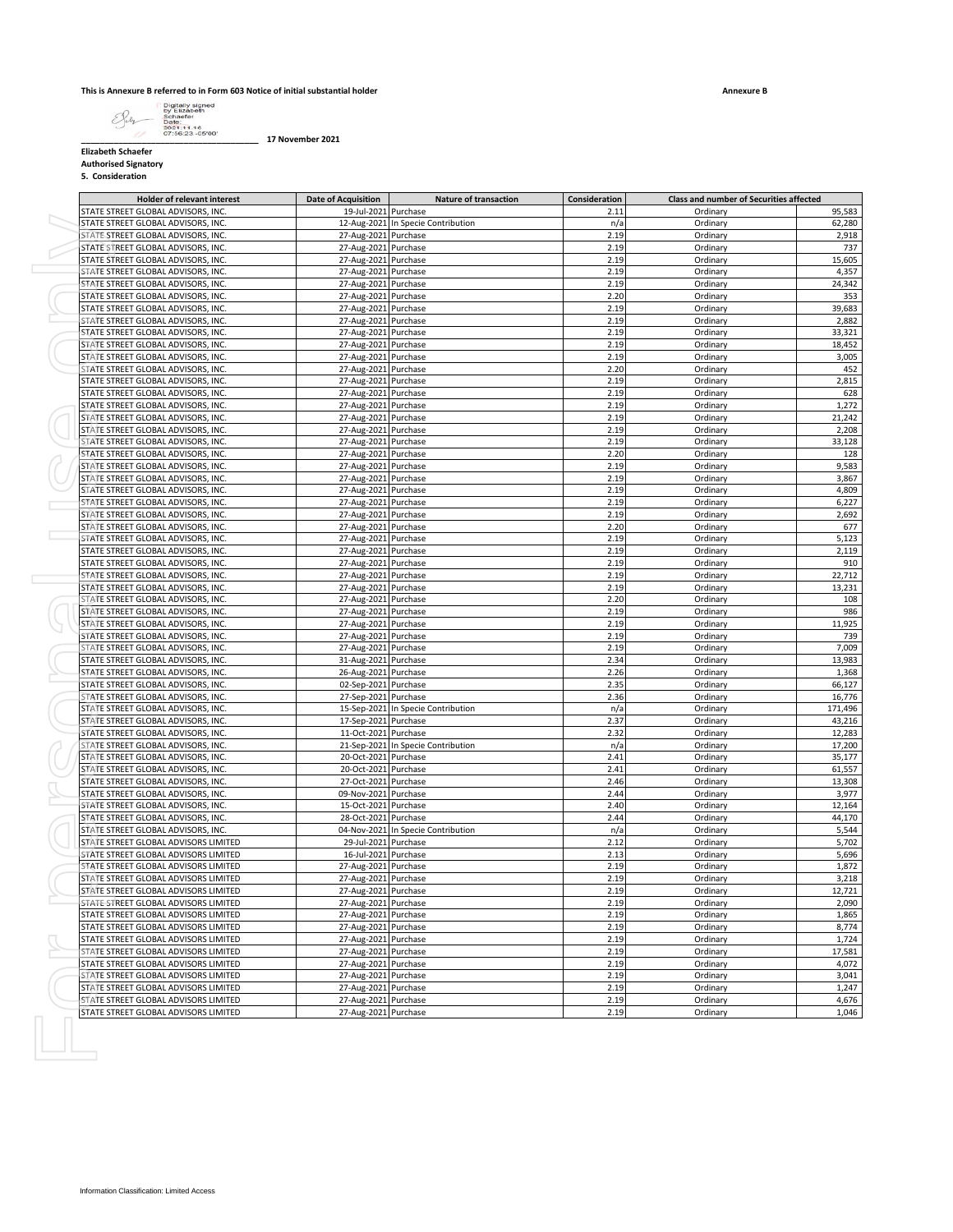| STATE STREET GLOBAL ADVISORS LIMITED<br>STATE STREET GLOBAL ADVISORS LIMITED | 27-Aug-2021 Purchase<br>16-Aug-2021 Purchase |                                    | 2.20<br>2.25 | Ordinary<br>Ordinary |           |
|------------------------------------------------------------------------------|----------------------------------------------|------------------------------------|--------------|----------------------|-----------|
| STATE STREET GLOBAL ADVISORS LIMITED                                         | 16-Sep-2021 Purchase                         |                                    | 2.36         | Ordinary             |           |
| STATE STREET GLOBAL ADVISORS LIMITED<br>STATE STREET GLOBAL ADVISORS LIMITED | 21-Sep-2021 Purchase<br>29-Oct-2021 Purchase |                                    | 2.35<br>2.39 | Ordinary<br>Ordinary |           |
| STATE STREET GLOBAL ADVISORS, AUSTRALIA, LIMITED                             |                                              | 26-Jul-2021 In Specie Contribution | n/a          | Ordinary             | 1,032,956 |
| STATE STREET GLOBAL ADVISORS, AUSTRALIA, LIMITED                             |                                              | 28-Jul-2021 In Specie Contribution | n/a          | Ordinary             | 494,792   |
| STATE STREET GLOBAL ADVISORS, AUSTRALIA, LIMITED                             | 30-Jul-2021 Purchase                         |                                    | 2.13         | Ordinary             | 23,585    |
| STATE STREET GLOBAL ADVISORS, AUSTRALIA, LIMITED                             |                                              | 30-Jul-2021 In Specie Contribution | n/a          | Ordinary             |           |
| STATE STREET GLOBAL ADVISORS, AUSTRALIA, LIMITED                             |                                              | 19-Jul-2021 In Specie Contribution | n/a          | Ordinary             |           |
| STATE STREET GLOBAL ADVISORS, AUSTRALIA, LIMITED                             |                                              | 15-Jul-2021 In Specie Contribution | n/a          | Ordinary             |           |
| STATE STREET GLOBAL ADVISORS, AUSTRALIA, LIMITED                             | 27-Aug-2021 Purchase                         |                                    | 2.19         | Ordinary             |           |
| STATE STREET GLOBAL ADVISORS, AUSTRALIA, LIMITED                             | 27-Aug-2021 Purchase                         |                                    | 2.19         | Ordinary             |           |
| STATE STREET GLOBAL ADVISORS, AUSTRALIA, LIMITED                             | 27-Aug-2021 Purchase                         |                                    | 2.19         | Ordinary             |           |
| STATE STREET GLOBAL ADVISORS, AUSTRALIA, LIMITED                             | 27-Aug-2021 Purchase                         |                                    | 2.19         | Ordinary             |           |
| STATE STREET GLOBAL ADVISORS, AUSTRALIA, LIMITED                             | 27-Aug-2021 Purchase                         |                                    | 2.19         | Ordinary             |           |
| STATE STREET GLOBAL ADVISORS, AUSTRALIA, LIMITED                             | 27-Aug-2021 Purchase                         |                                    | 2.19         | Ordinary             |           |
| STATE STREET GLOBAL ADVISORS, AUSTRALIA, LIMITED                             | 27-Aug-2021 Purchase                         |                                    | 2.19         | Ordinary             |           |
| STATE STREET GLOBAL ADVISORS, AUSTRALIA, LIMITED                             | 27-Aug-2021 Purchase                         |                                    | 2.19         | Ordinary             |           |
| STATE STREET GLOBAL ADVISORS, AUSTRALIA, LIMITED                             | 27-Aug-2021 Purchase                         |                                    | 2.19         | Ordinary             |           |
| STATE STREET GLOBAL ADVISORS, AUSTRALIA, LIMITED                             | 27-Aug-2021 Purchase                         |                                    | 2.19         | Ordinary             |           |
| STATE STREET GLOBAL ADVISORS, AUSTRALIA, LIMITED                             | 27-Aug-2021 Purchase                         |                                    | 2.19         | Ordinary             |           |
| STATE STREET GLOBAL ADVISORS, AUSTRALIA, LIMITED                             | 27-Aug-2021 Purchase                         |                                    | 2.19         | Ordinary             |           |
| STATE STREET GLOBAL ADVISORS, AUSTRALIA, LIMITED                             | 27-Aug-2021 Purchase                         |                                    | 2.19         | Ordinary             |           |
|                                                                              |                                              |                                    |              |                      |           |
| STATE STREET GLOBAL ADVISORS, AUSTRALIA, LIMITED                             | 27-Aug-2021 Purchase                         |                                    | 2.19         | Ordinary             |           |
| STATE STREET GLOBAL ADVISORS, AUSTRALIA, LIMITED                             | 27-Aug-2021 Purchase                         |                                    | 2.19         | Ordinary             |           |
| STATE STREET GLOBAL ADVISORS, AUSTRALIA, LIMITED                             | 27-Aug-2021 Purchase                         |                                    | 2.19         | Ordinary             |           |
| STATE STREET GLOBAL ADVISORS, AUSTRALIA, LIMITED                             | 27-Aug-2021 Purchase                         |                                    | 2.19         | Ordinary             |           |
| STATE STREET GLOBAL ADVISORS, AUSTRALIA, LIMITED                             | 27-Aug-2021 Purchase                         |                                    | 2.19         | Ordinary             |           |
| STATE STREET GLOBAL ADVISORS, AUSTRALIA, LIMITED                             | 27-Aug-2021 Purchase                         |                                    | 2.19         | Ordinary             |           |
| STATE STREET GLOBAL ADVISORS, AUSTRALIA, LIMITED                             | 27-Aug-2021 Purchase                         |                                    | 2.20         | Ordinary             |           |
| STATE STREET GLOBAL ADVISORS, AUSTRALIA, LIMITED                             | 27-Aug-2021 Purchase                         |                                    | 2.19         | Ordinary             |           |
| STATE STREET GLOBAL ADVISORS, AUSTRALIA, LIMITED                             | 27-Aug-2021 Purchase                         |                                    | 2.19         | Ordinary             |           |
| STATE STREET GLOBAL ADVISORS, AUSTRALIA, LIMITED                             | 27-Aug-2021 Purchase                         |                                    | 2.19         | Ordinary             |           |
| STATE STREET GLOBAL ADVISORS, AUSTRALIA, LIMITED                             | 08-Sep-2021 Purchase                         |                                    | 2.41         | Ordinary             | 425,027   |
| STATE STREET GLOBAL ADVISORS, AUSTRALIA, LIMITED                             | 10-Sep-2021 Purchase                         |                                    | 2.37         | Ordinary             |           |
| STATE STREET GLOBAL ADVISORS, AUSTRALIA, LIMITED                             |                                              | 10-Sep-2021 In Specie Contribution | n/a          | Ordinary             |           |
| STATE STREET GLOBAL ADVISORS, AUSTRALIA, LIMITED                             | 16-Aug-2021 Purchase                         |                                    | 2.25         | Ordinary             |           |
| STATE STREET GLOBAL ADVISORS, AUSTRALIA, LIMITED                             |                                              | 16-Aug-2021 In Specie Contribution | n/a          | Ordinary             |           |
| STATE STREET GLOBAL ADVISORS, AUSTRALIA, LIMITED                             |                                              | 25-Aug-2021 In Specie Contribution | n/a          | Ordinary             |           |
| STATE STREET GLOBAL ADVISORS, AUSTRALIA, LIMITED                             |                                              | 18-Aug-2021 In Specie Contribution | n/a          | Ordinary             |           |
| STATE STREET GLOBAL ADVISORS, AUSTRALIA, LIMITED                             |                                              | 14-Sep-2021 In Specie Contribution | n/a          | Ordinary             |           |
| STATE STREET GLOBAL ADVISORS, AUSTRALIA, LIMITED                             |                                              | 27-Sep-2021 In Specie Contribution | n/a          | Ordinary             |           |
| STATE STREET GLOBAL ADVISORS, AUSTRALIA, LIMITED                             | 17-Sep-2021 Purchase                         |                                    | 2.37         | Ordinary             | 385,702   |
| STATE STREET GLOBAL ADVISORS, AUSTRALIA, LIMITED                             | 17-Sep-2021 Purchase                         |                                    | 2.37         | Ordinary             |           |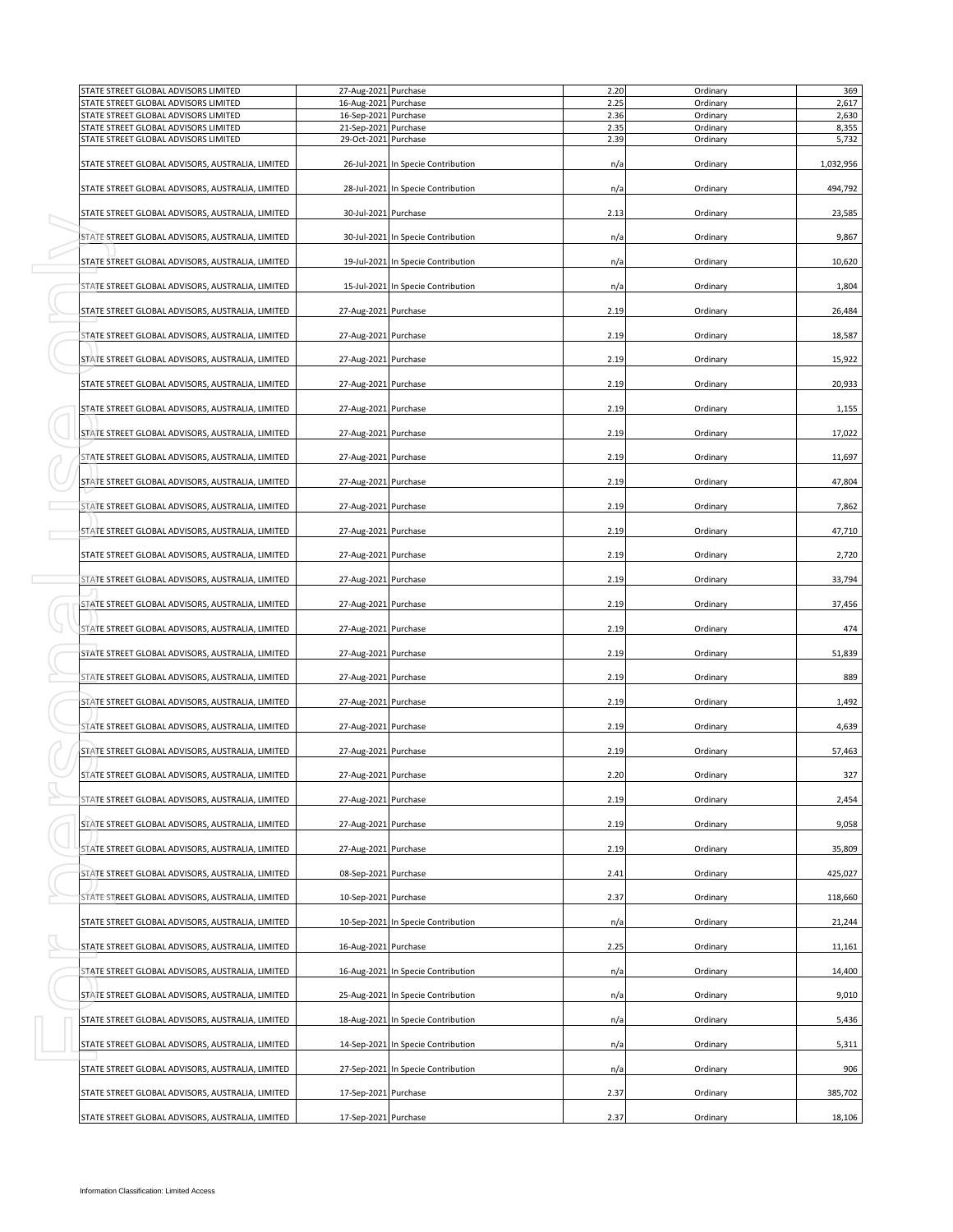| STATE STREET GLOBAL ADVISORS, AUSTRALIA, LIMITED | 17-Sep-2021 Purchase |                                    | 2.36 | Ordinary | 26,411    |
|--------------------------------------------------|----------------------|------------------------------------|------|----------|-----------|
| STATE STREET GLOBAL ADVISORS, AUSTRALIA, LIMITED |                      | 17-Sep-2021 In Specie Contribution | n/a  | Ordinary | 10,018    |
| STATE STREET GLOBAL ADVISORS, AUSTRALIA, LIMITED | 12-Oct-2021 Purchase |                                    | 2.30 | Ordinary | 37,844    |
| STATE STREET GLOBAL ADVISORS, AUSTRALIA, LIMITED |                      | 12-Oct-2021 In Specie Contribution | n/a  | Ordinary | 91,306    |
| STATE STREET GLOBAL ADVISORS, AUSTRALIA, LIMITED |                      | 16-Sep-2021 In Specie Contribution | n/a  | Ordinary | 5,311     |
| STATE STREET GLOBAL ADVISORS, AUSTRALIA, LIMITED |                      | 16-Sep-2021 In Specie Contribution | n/a  | Ordinary | 243,054   |
| STATE STREET GLOBAL ADVISORS, AUSTRALIA, LIMITED |                      | 16-Sep-2021 In Specie Contribution | n/a  | Ordinary | 147,797   |
| STATE STREET GLOBAL ADVISORS, AUSTRALIA, LIMITED |                      | 16-Sep-2021 In Specie Contribution | n/a  | Ordinary | 37,711    |
| STATE STREET GLOBAL ADVISORS, AUSTRALIA, LIMITED |                      | 26-Oct-2021 In Specie Contribution | n/a  | Ordinary | 532,049   |
| STATE STREET GLOBAL ADVISORS, AUSTRALIA, LIMITED |                      | 11-Nov-2021 In Specie Contribution | n/a  | Ordinary | 556,174   |
| STATE STREET GLOBAL ADVISORS, AUSTRALIA, LIMITED | 29-Oct-2021 Purchase |                                    | 2.39 | Ordinary | 20,492    |
| STATE STREET GLOBAL ADVISORS, AUSTRALIA, LIMITED |                      | 29-Oct-2021 In Specie Contribution | n/a  | Ordinary | 6,678     |
| STATE STREET GLOBAL ADVISORS, AUSTRALIA, LIMITED |                      | 04-Nov-2021 In Specie Contribution | n/a  | Ordinary | 5,192,500 |
| STATE STREET GLOBAL ADVISORS, AUSTRALIA, LIMITED |                      | 15-Nov-2021 In Specie Contribution | n/a  | Ordinary | 2,673,013 |